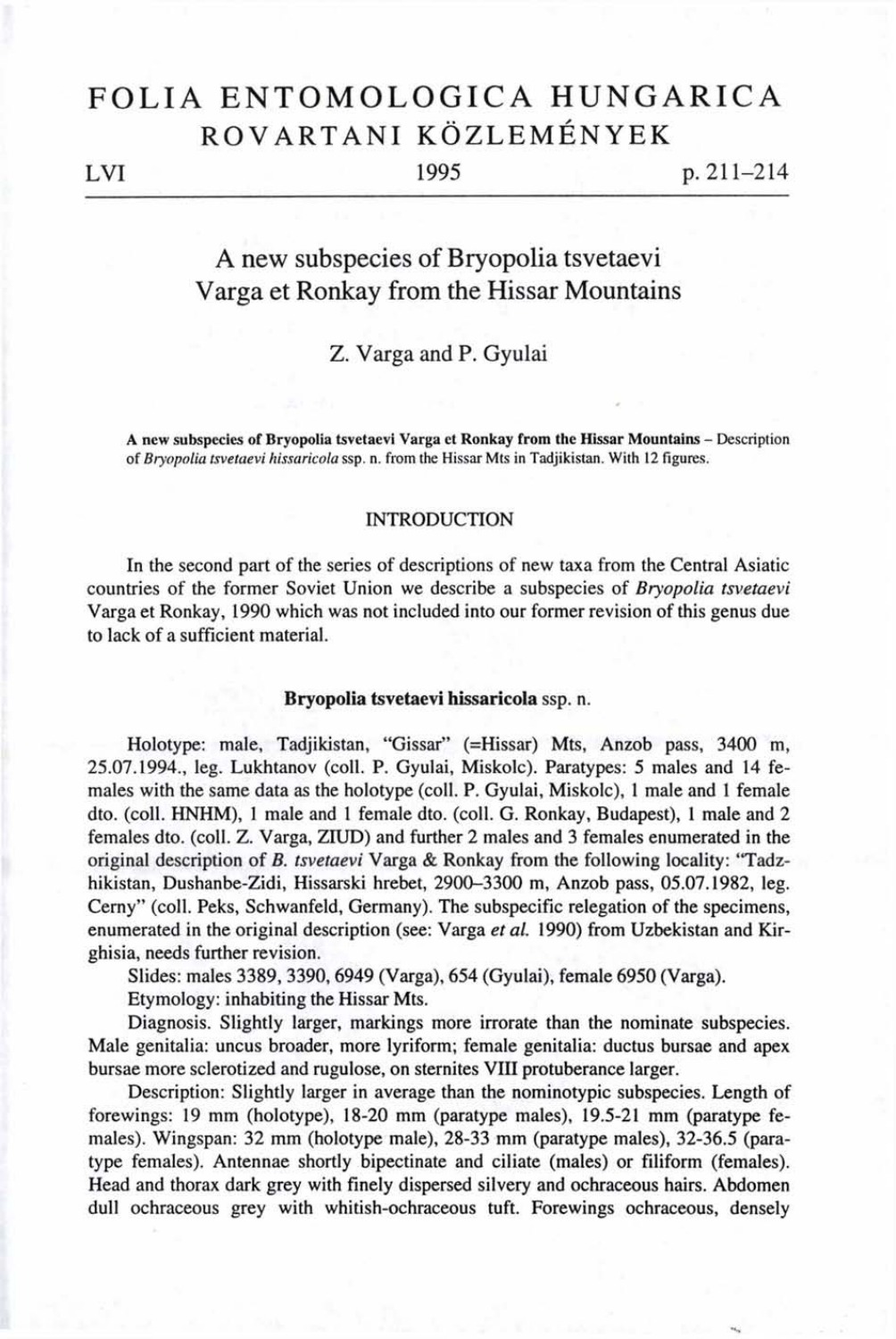covered with silvery, bluish- or greenish-grey scales. Medial field darker blackish-grey. Transversal lines double, their inner parts heavily marked, zigzag-like. Reniform and orbicular large, regular, light ochraceous grey, often with diffuse darker filling. Claviform obsolescent. Subterminal line obsolescent, regularly with 2-3 blackish-grey arrowheads. Fringes dark grey, dissected by ochraceous spots at the ends of the veins. The general impression of the forewings is a very irrorate one. Hindwings nearly unicolorous brownishgrey with some ochraceous scales. The darker medial and the lighter subterminal lines obsolescent. Fringe ochraceous grey. Underside of wings dull ochraceous grey with dense blackish-grey suffusion on the forewings and with darker medial lines on the hindwings (Figs  $1-3$ ).

Male and female genitalia display the same basic features as those of the nominotypic subspecies from NE Afghanistan. Some differentiating features are given in the discussion.



Figs 5-8. *Bryopolia tsvetaevi hissaricola* ssp. n. 5 = paratype male, genital capsula; 6 = dto, aedeagus with everted vesica, 7 = paratype female, genitalia, 8 = dto, protuberances of sternite VIII;

Folia ent. hung. 56, 1995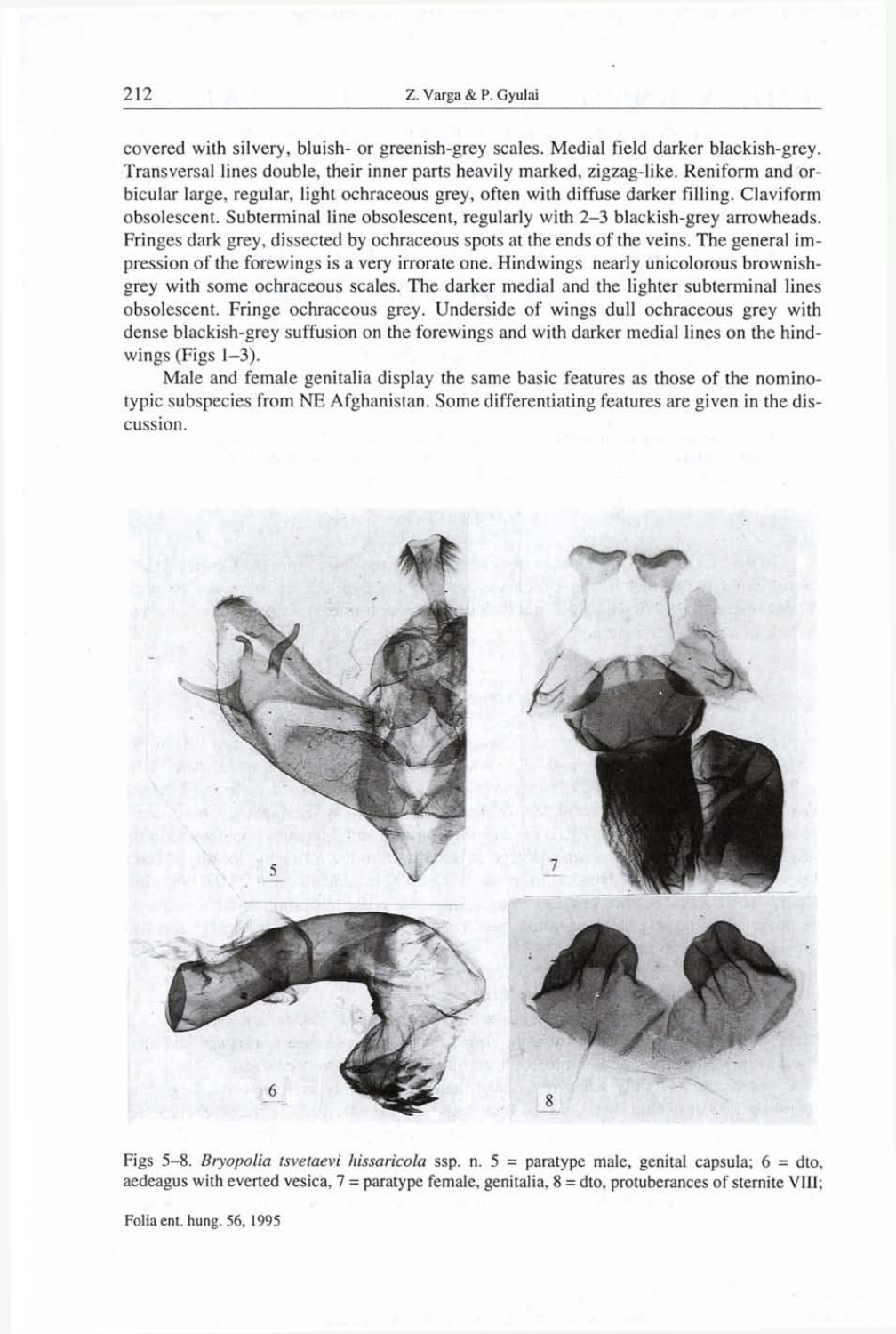

Figs 1-4. 1 = *Bryopolia tsvetaevi hissaricola* ssp. n., holotype, male; 2-3 = dto, paratype, females with different coloration; 4 = *Bryopolia t. tsvetaevi* Varga et Ronkay, paratype, male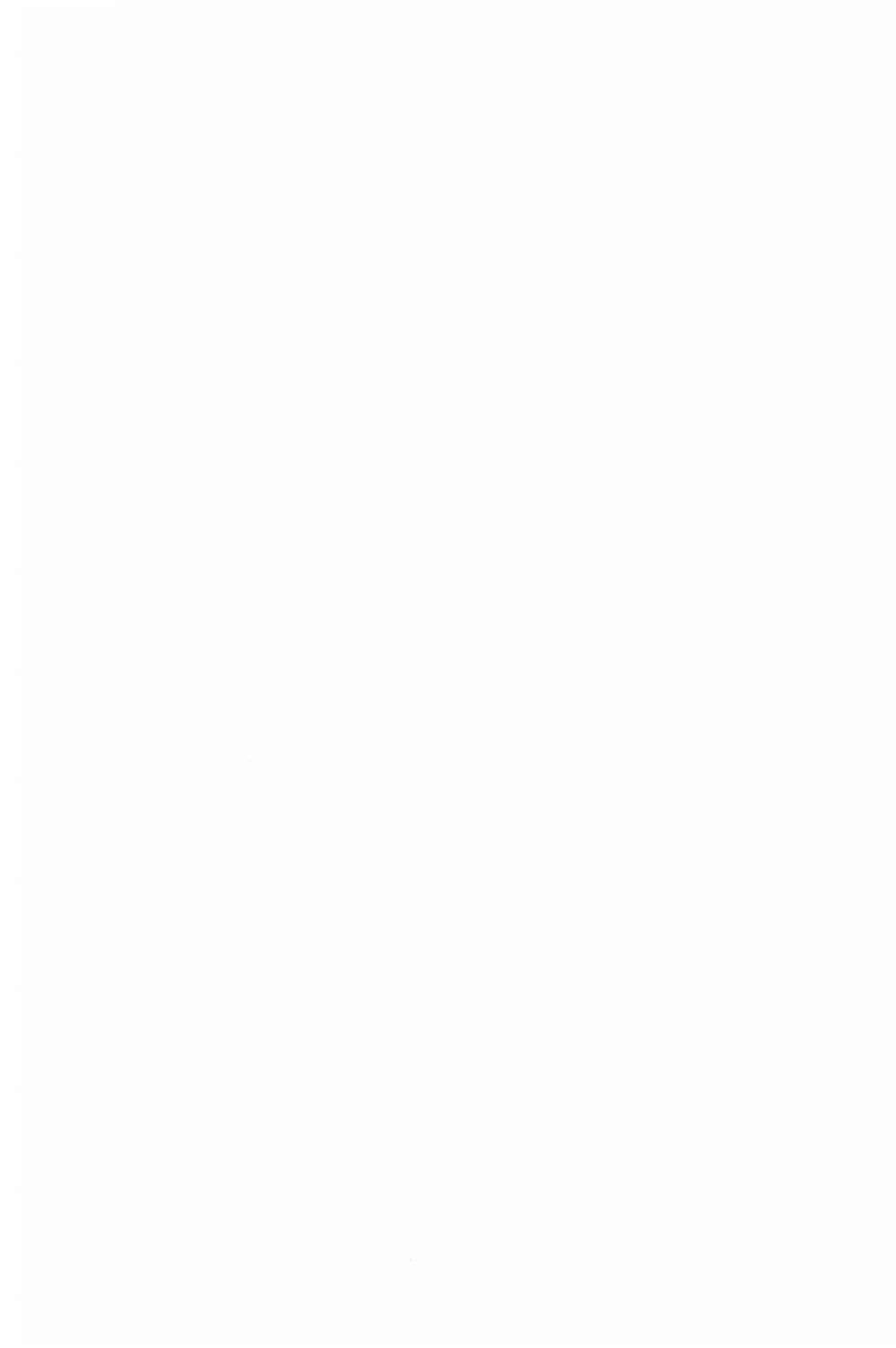

Figs 9-12. *Bryopolia t. tsvetaevi* Varga et Ronkay: 9 = paratype male, genital capsula, 10 = dto, aedeagus with everted vesica;  $11 =$  paratype female, genitalia;  $12 =$  dto, protuberances of sternite VIII

#### **DISCUSSION**

The specimens of the new subspecies gives the impression of a distinct species by their very irrorated markings. They show some parallel variations with *B. chrysospora*  Boursin and do not resemble on the mostly very unicolorous typical *B. tsvetaevi* Varga & Ronkay (Fig. 4), known from the Darwaz Mts in NE Afghanistan (Badakhshan). It is known, however, that the contrasted markings alone are often insufficient for taxonomic characterisation in these genera of Noctuidae *(Bryopolia* and *Bryoxena,* resp.). In this case, the external features, mentioned above, are combined with some structural ones in the genitalia of both sexes. Males have broader, more "lyriform" uncus and slightly shorter external processus on the valvae, somewhat more sclerotized and dentate carina and larger cornuti in the vesica (Figs 5-6, 9-10). Females have somewhat more sclerotized

Folia ent. hung. 56, 1995